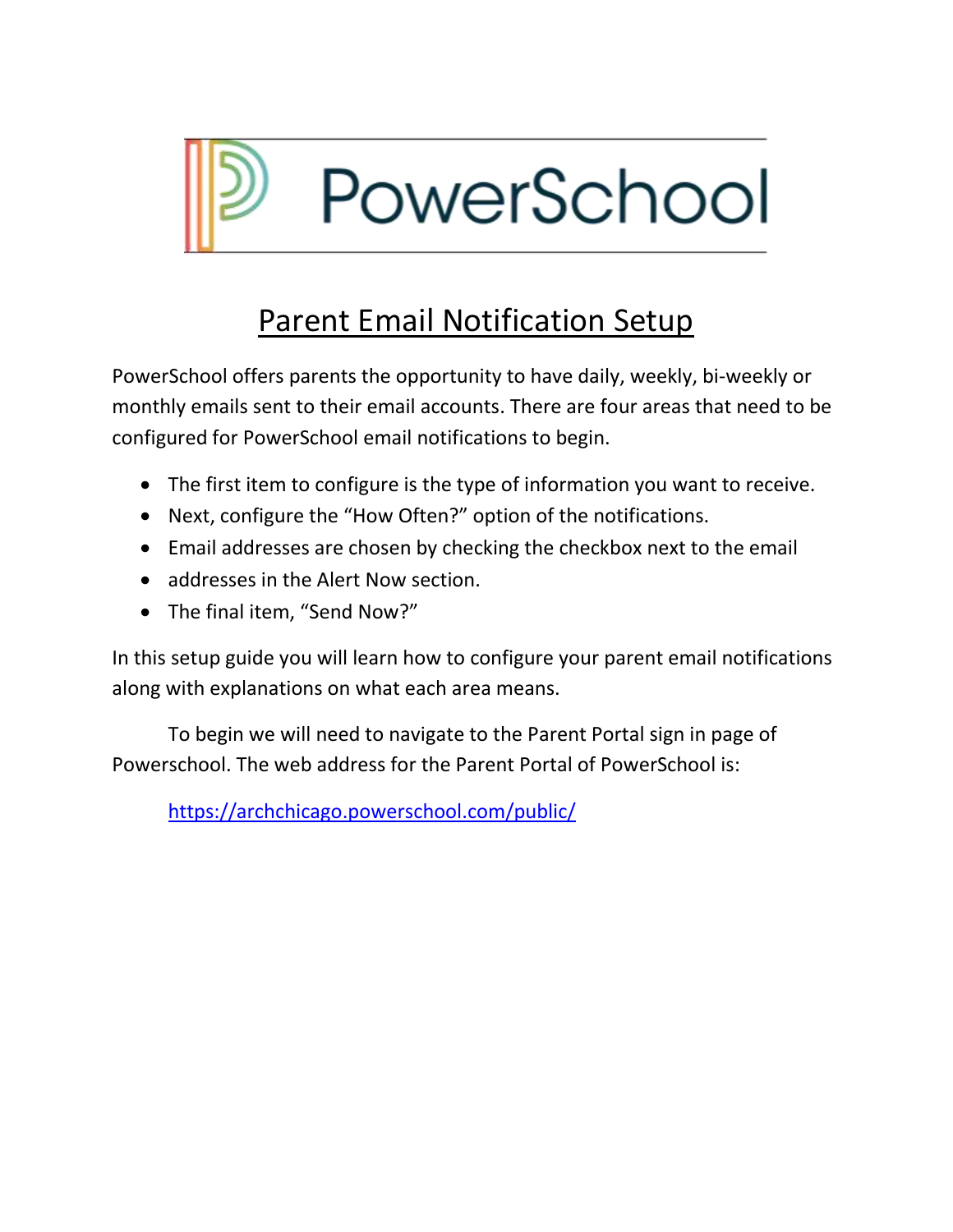See the image below to ensure that you have navigated successfully to the correct web page. Proceed to log in. If you do not have a login, please contact your school's PowerSchool administrator.

|          | PowerSchool                       |                              |  |  |
|----------|-----------------------------------|------------------------------|--|--|
|          |                                   |                              |  |  |
|          | <b>Student and Parent Sign In</b> |                              |  |  |
| Sign In  | Create Account                    |                              |  |  |
|          |                                   |                              |  |  |
|          |                                   |                              |  |  |
| Username |                                   |                              |  |  |
| Password |                                   |                              |  |  |
|          |                                   | Forgot Username or Password? |  |  |

Copyright @ 2005-2016 PowerSchool Group LLC and/or its affiliate(s). All rights reserved. All trademarks are either owned or licensed by PowerSchool Group LLC and/or its affiliates.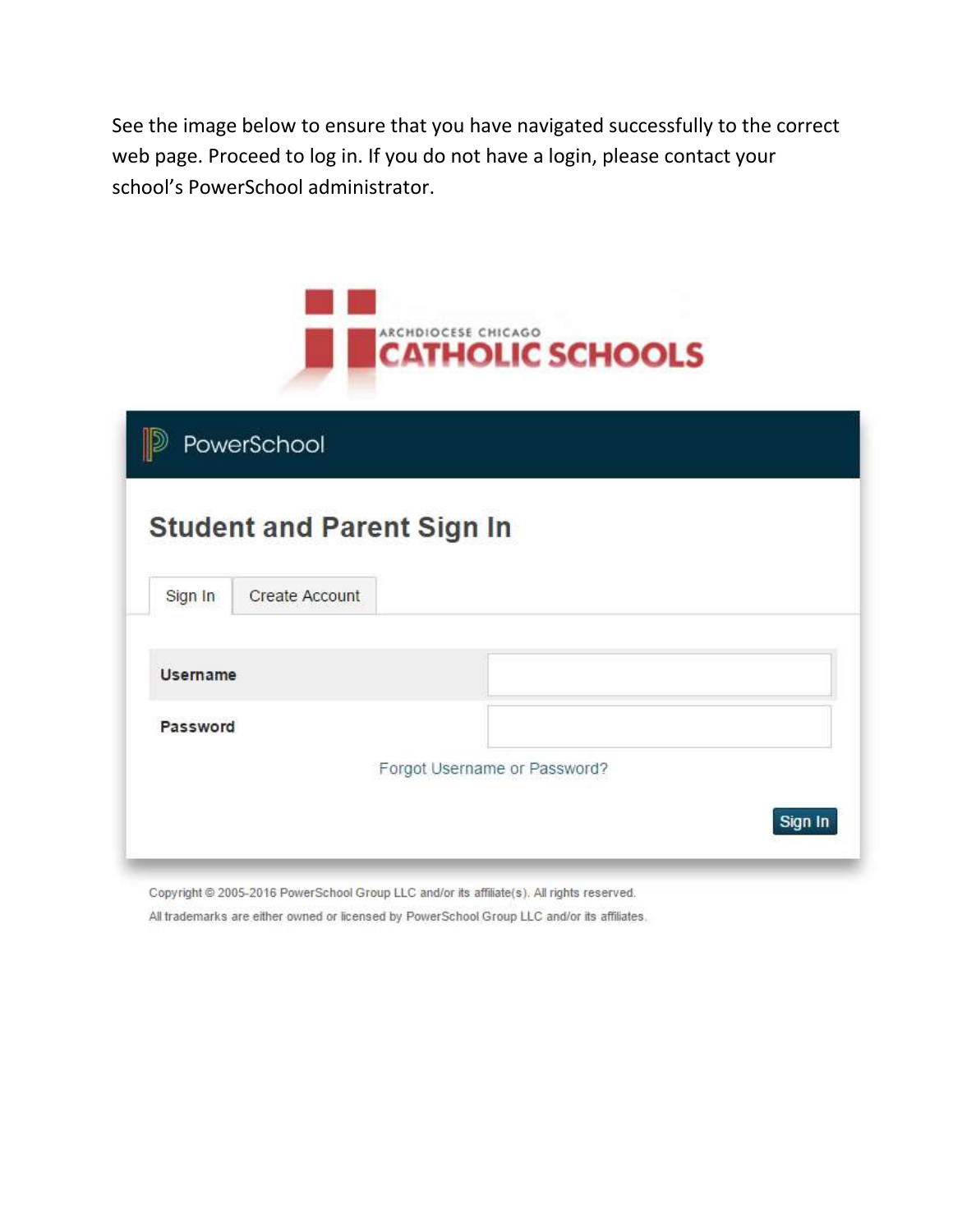Once you have successfully logged in you will see your son/daughter's Grades and Attendance as well as a Navigation bar on the left hand side with various options. For this setup guide we will be exploring the Email Notification option.

Please select the Email Notification option from the left hand side Navigation bar.

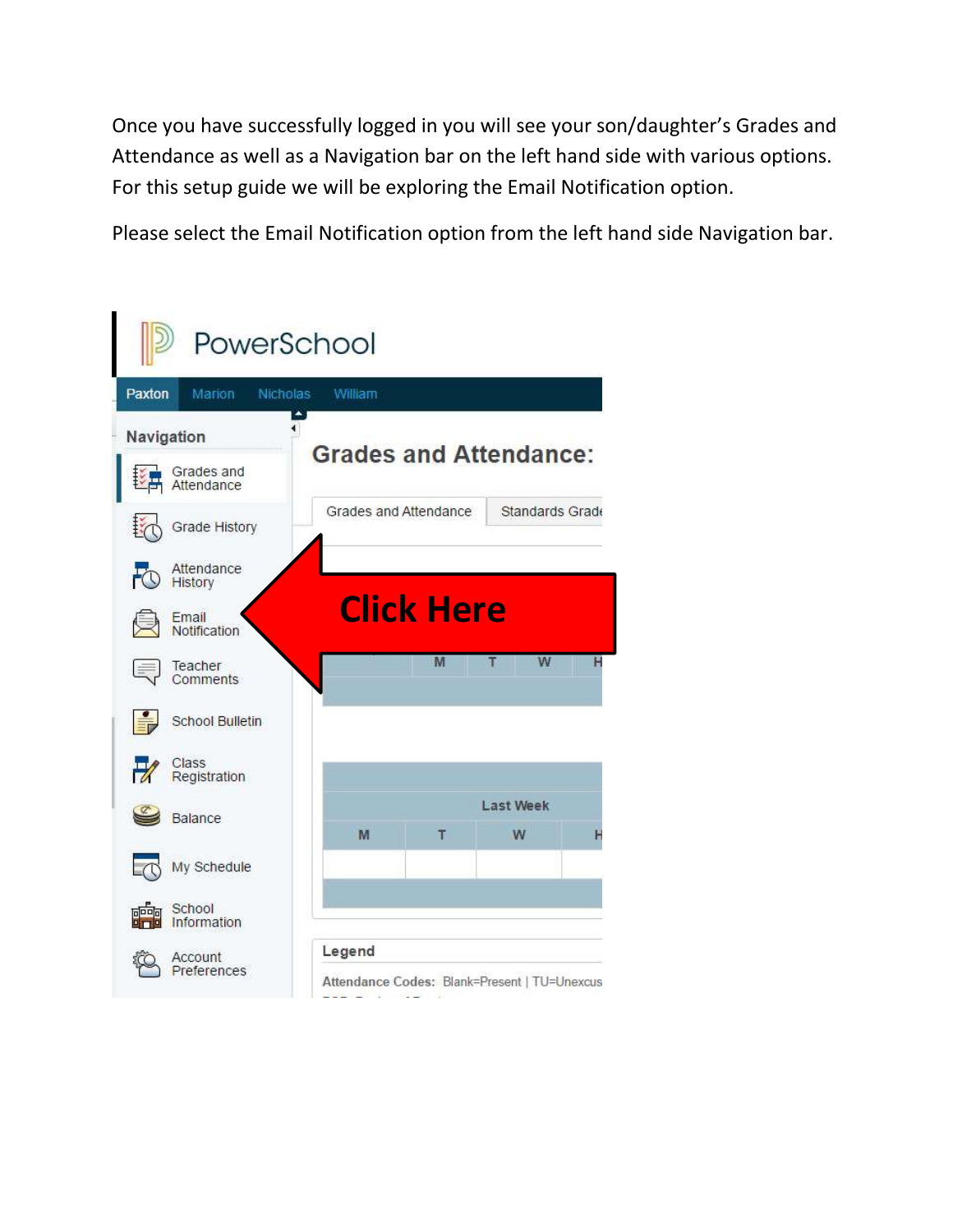After you have selected the Email Notification button from the Navigation bar, you will be directed to a page that prompts you for some setup. As mentioned before, there are four areas that need to be configured.

## **1. What information would you like to receive?**

- a. Summary of current grades and attendance This option sends one email giving a summary of final grades and attendance totals for each of your child's classes. This is the recommended option for parents/guardians.
- b. Detail report showing assignment scores for each class.

This option sends one email for each class with each assignment for the quarter with scores. (Note: If your child has 6 classes, you will receive 6 emails, one for each class. If you have multiple students, you can be receiving over 20 emails with detailed information. For that reason, we do not recommend selecting this option)

# c. Detail report of attendance.

This option sends one email containing detailed attendance for each class enrolled in for the current term.

# d. School announcements.

This option sends any School announcements that get published. Currently there are not many schools using this option so it is not recommended to select this option.

e. Balance Alert (Note: will only be sent when student is low on funds). This option is currently not being used. It is recommended to NOT select this option.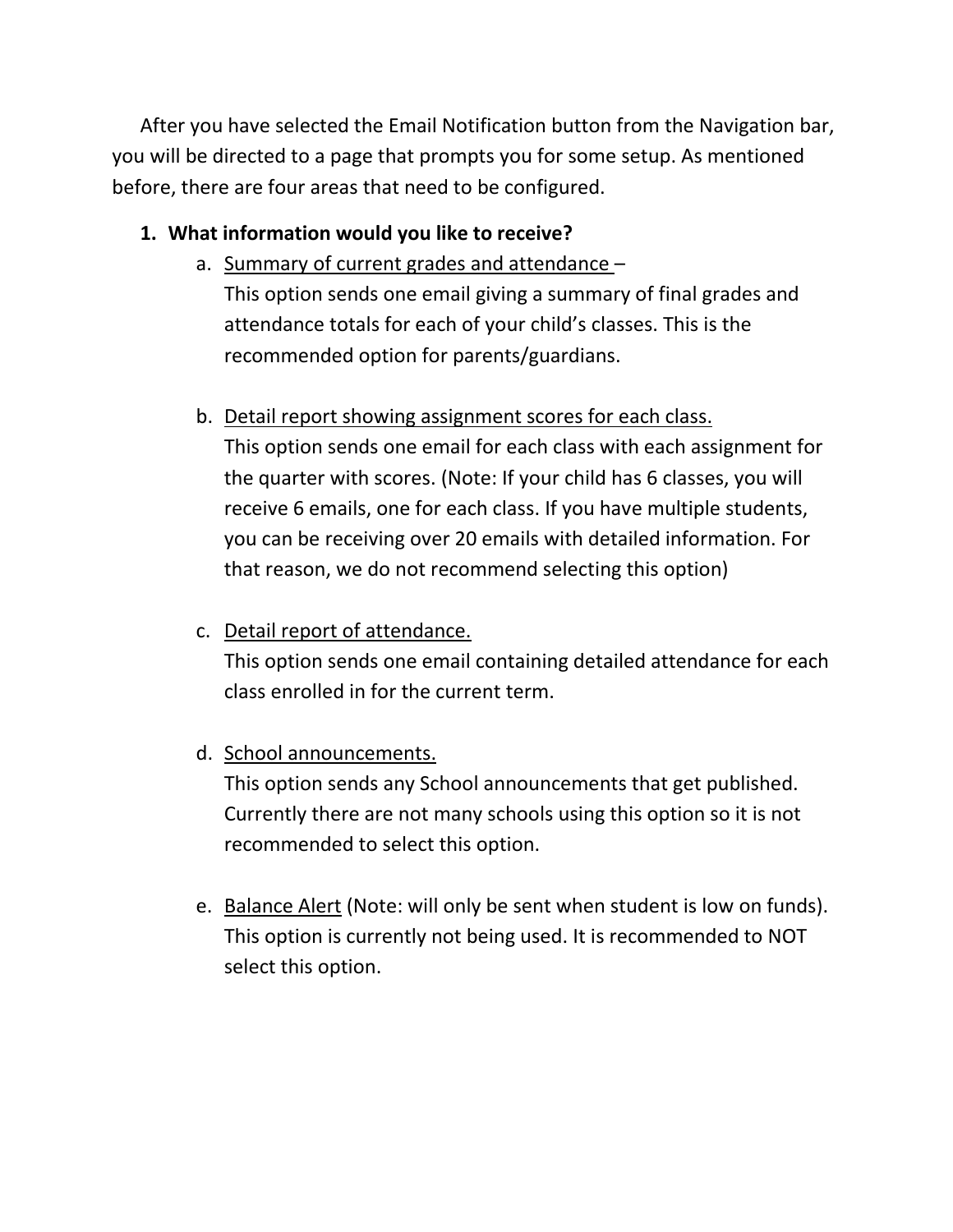#### **2. How often?**

- a. Never
- b. Weekly
- c. Every Two Weeks
- d. Monthly
- e. Daily

### **3. Email Address / Additional Email Addresses.**

- a. Here you will see the your Email address
- b. You will also get the option to add additional email addresses.

#### **4. Send Now?**

This allows you to have the emails sent to your email addresses immediately. Check this box at any time and click the submit button to have emails sent immediately. If this is not checked, you will receive the next update according to the choices made above.